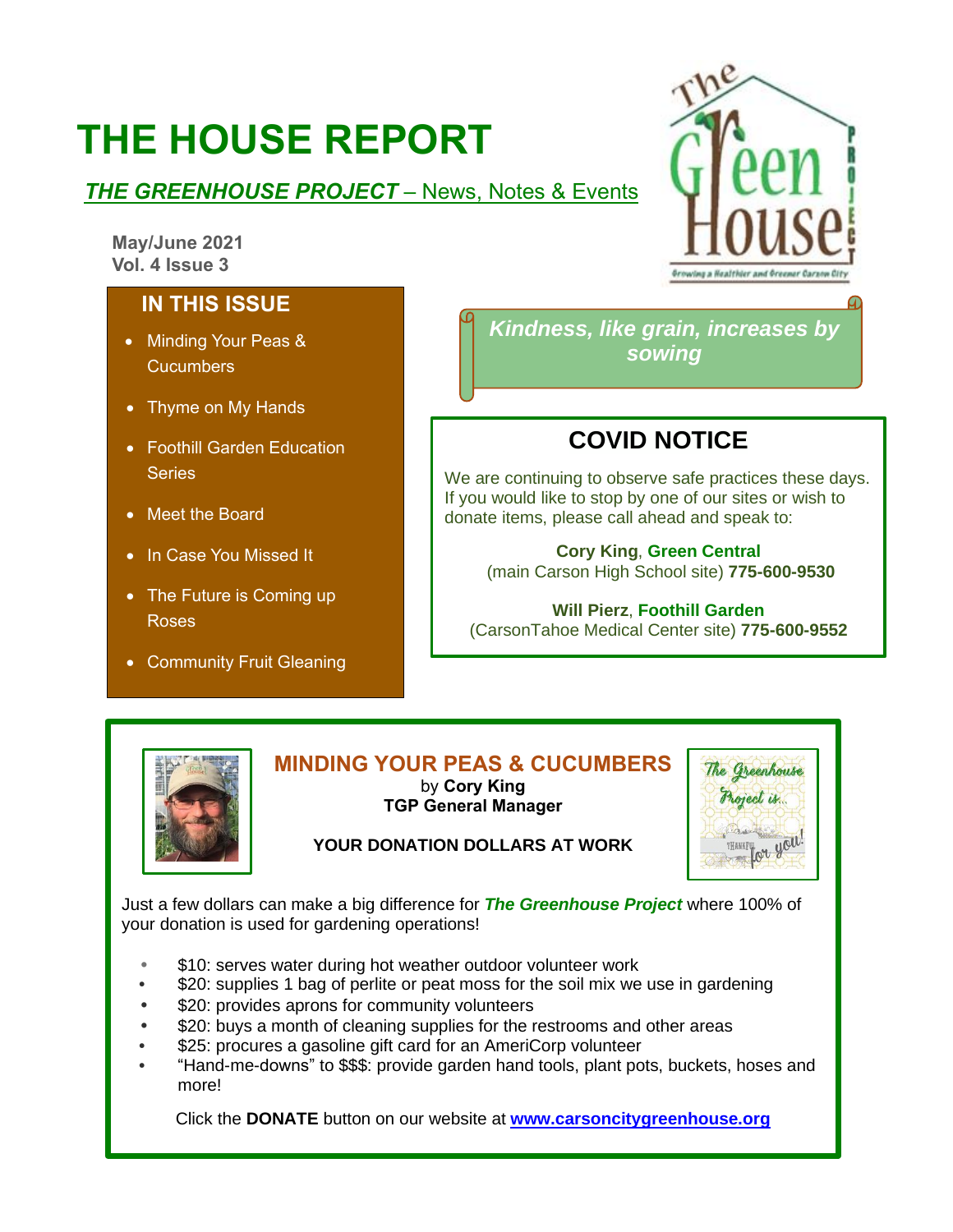#### **THYME ON MY HANDS Director's Report, Jon Ruiter**

*The Greenhouse Project* (TGP) Spring Plant Sale began online in April and will continue to be available through our **Mother's Day Plant Sale** on **May 8**. Visit **[ccgreenhouseproject.myshopify.com](http://ccgreenhouseproject.myshopify.com/)** for cool season crop selections, while supplies last, for pickup the following Saturday from 9:00 a.m. to noon at **Green Central** (the main site on Carson High campus, east on Robinson St. behind the school bus parking lot). *The pickup time on May 8 for any Shopify purchases will be in the afternoon, from 1:00 p.m. to 4:00 p.m.*

On **May 2**, we'll be adding many varieties of tomatoes, peppers, squash and other warm-season vegetables and flowers to our Shopify site for our Mother's Day Plant Sale.



If you prefer to browse to select your plants, we will have them **available in-person** on the morning of **May 8, from 9 a.m. to noon**. This will be on a smaller scale than in past years but a good chance to come out to the **Green Central** site. The **Nevada Monarch Society** will also have a booth set up that day if you are interested in learning more about planting milkweed to provide for Monarch butterfly habitat.



Health guidelines, including **wearing a mask**, physical distancing and use of hand sanitizer will be in effect.

> **We are pleased to be able to provide healthy, acclimated plants for your summer garden!**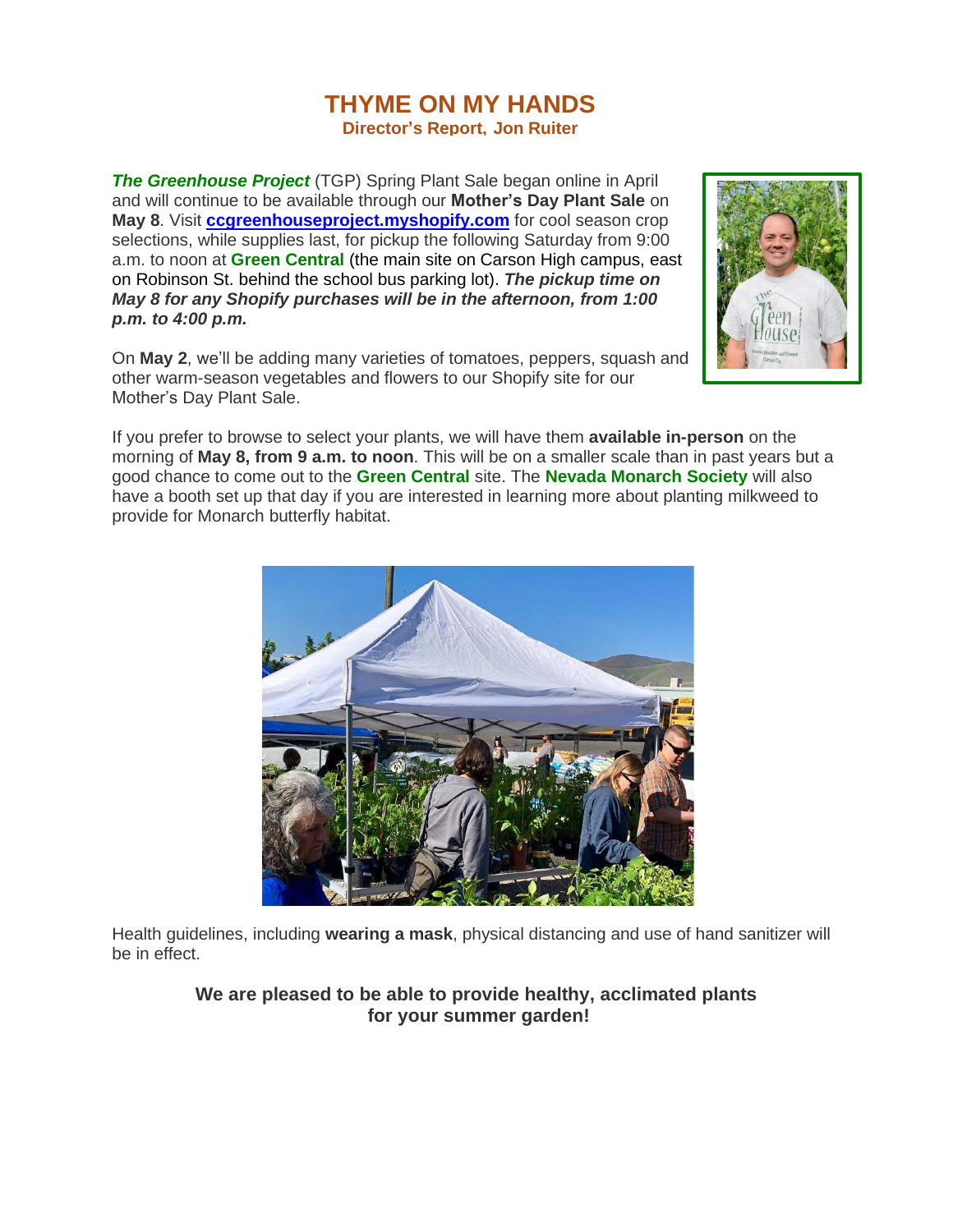

FOOTHILL GARDEN EDUCATION SERIES All classes are free and will be held from ARDEN and will be held<br>sees are free and will be held<br>11:00 a.m. until 12:00 p.m.

The popular **Foothill Garden Education Series** continues, broadcast live on *The Greenhouse Project* Facebook page. Go to **[www.facebook.com/CCGreenhouseProject](http://www.facebook.com/CCGreenhouseProject)** and click on **EVENTS**. All previous classes can be viewed on our Facebook page by clicking the **MORE** button at the top of the page and then the **VIDEOS** button.

#### **May 7** – *Growing Top-Shelf Tomatoes and Pretty Peppers* with **Cory King**

Here we'll talk about the intricacies of growing incredible tomatoes and peppers. Covering topics from fertility management and soil preparation to pruning tips and season extension techniques. You'll leave feeling confident in this year's crop.

#### **June 4** – *Apples in the Orchard and Grapes on the Table* with **Cory King**

You'll learn strategies and maintenance techniques for maximizing the harvest from your fruit trees and vines. We'll be talking about managing your yard/orchard for the benefit of your harvest and covering some midseason management techniques to keep your flowers blooming.

#### **BONUS CLASS**

#### **June 18, 11:00 a.m.** – *Harvesting Glorious Garlic* with **Arnold Carbone**, **Glorious Garlic Farm**

Harvesting and curing your garlic is where the art of growing garlic enters. Arnold Carbone from Glorious Garlic Farm in Washoe Valley will be collaborating with *The Greenhouse Project* for a 20-minute on-line demonstration on when the optimal time is to harvest your garlic and tips on how to cure your garlic for best storage. Whether you are a seasoned garlic grower or a novice, tune in to get the inside scoop on growing glorious garlic.

Follow *The Greenhouse Project* Facebook page or go to

#### **[www.carsoncitygreenhouse.org](http://www.carsoncitygreenhouse.org/)**

and click on the **EVENTS** button at the top of the page for details on the demonstration closer to the date.

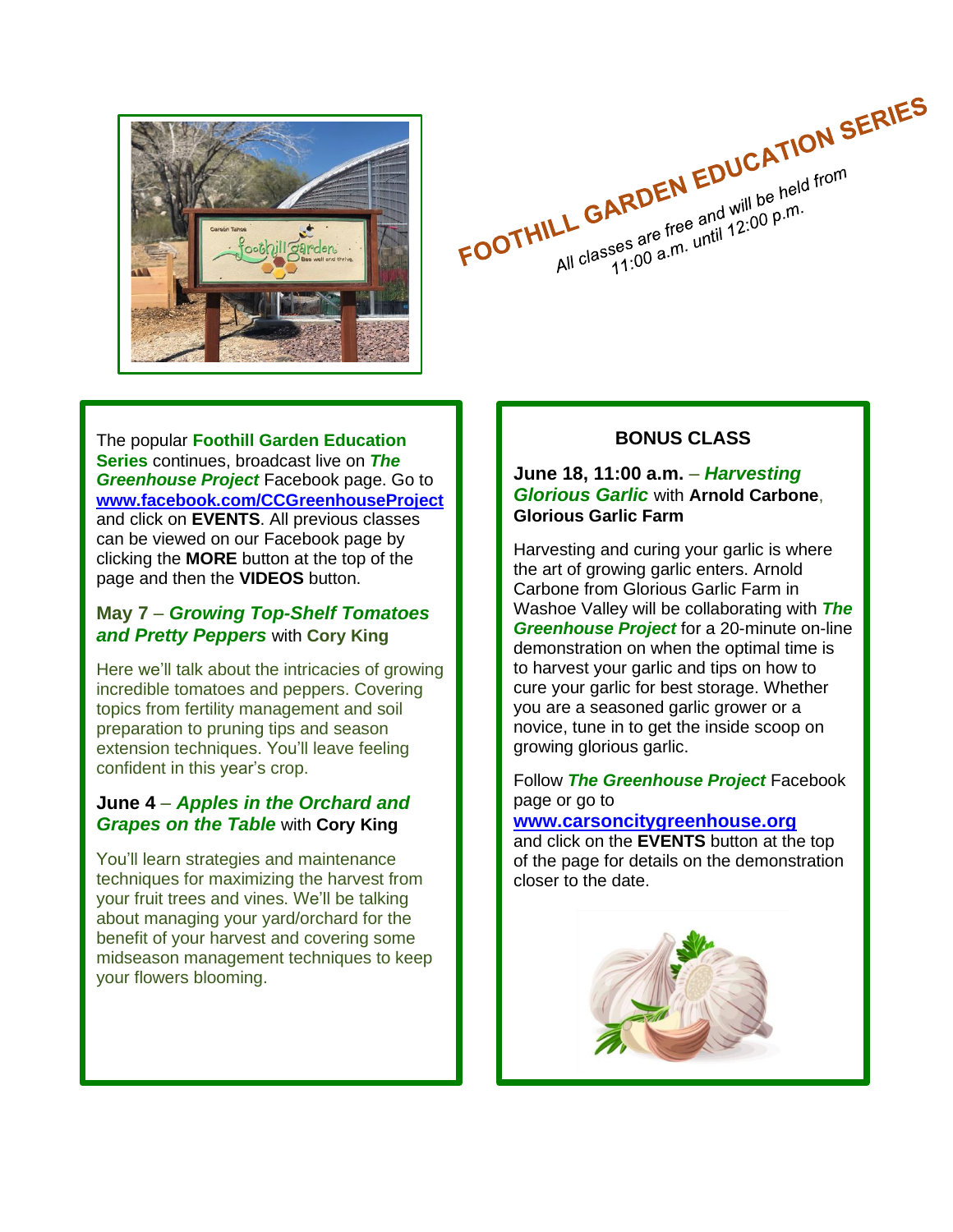### **MEET THE BOARD**



**Cheryl Lane Rotter** is the daughter of

*The Greenhouse Project* (TGP) Board of Directors are a hardworking, dedicated and diverse group of civic-minded members of the community. All TGP board members are volunteers and serve with the mission of "Growing, giving and teaching for a healthier, greener and sustainable community." The vision: *We will continue to broaden our mission of growing healthful produce for the under-served of our community by furthering our outreach and promoting community gardens*.

We begin our showcase of board members with **Cheryl Rotter**, **Vice President** of the board.



working-class parents, a waitress and a maintenance mechanic, who sometimes worked two or three jobs to make ends meet. She graduated from Carson High School at its present location and graduated from University of Nevada, Reno, via scholarships and work-study programs, with a degree in Plant, Soil and Water Science in the College of Agriculture. Married for nearly 40 years, Cheryl and her husband Mark, have raised two children and have four grandchildren. She has volunteered at her church, as well as Pop Warner Football, Carson City Little League and Youth Soccer in various positions and her children benefitted greatly from these youth-oriented programs.

Often people say of their childhood "I never went without the important stuff." This is true of Cheryl's upbringing. No parent wants their kids to go without, and it is alarming that we have food insecure families in our community. One family, one basket of food at a time, Cheryl and *The Greenhouse Project* strive to make a difference in Carson City. She proudly serves on the TGP Board with the hope that today's working-class families will "Never go without the important stuff."

### **IN CASE YOU MISSED IT**

**We donate fresh produce** year-round and seasonal gleaned fruit from the community to:

**CHS Culinary Program CIRCLES Initiative Eagle Valley Children's Home FISH Family Dining Room Food for Thought Meals on Wheels Carson City Senior Center Ron Woods FOOD pantry Northern Nevada Dream Center**

#### **DONATE FOR FREE!**

Experience feel-good shopping. Shop at [amazonsmile.com](http://www.amazonsmile.com/) and Amazon will donate 0.5% of your eligible purchases to your favorite charitable organization, at no cost to you. Amazon Smile is the same Amazon you've always known. Same products, same prices, same great service. Shop at [amazonsmile.com](http://www.amazonsmile.com/) and enter your existing Amazon login information. You will then have the option of selecting "... the charitable organization of your choice" - *The Greenhouse Project*!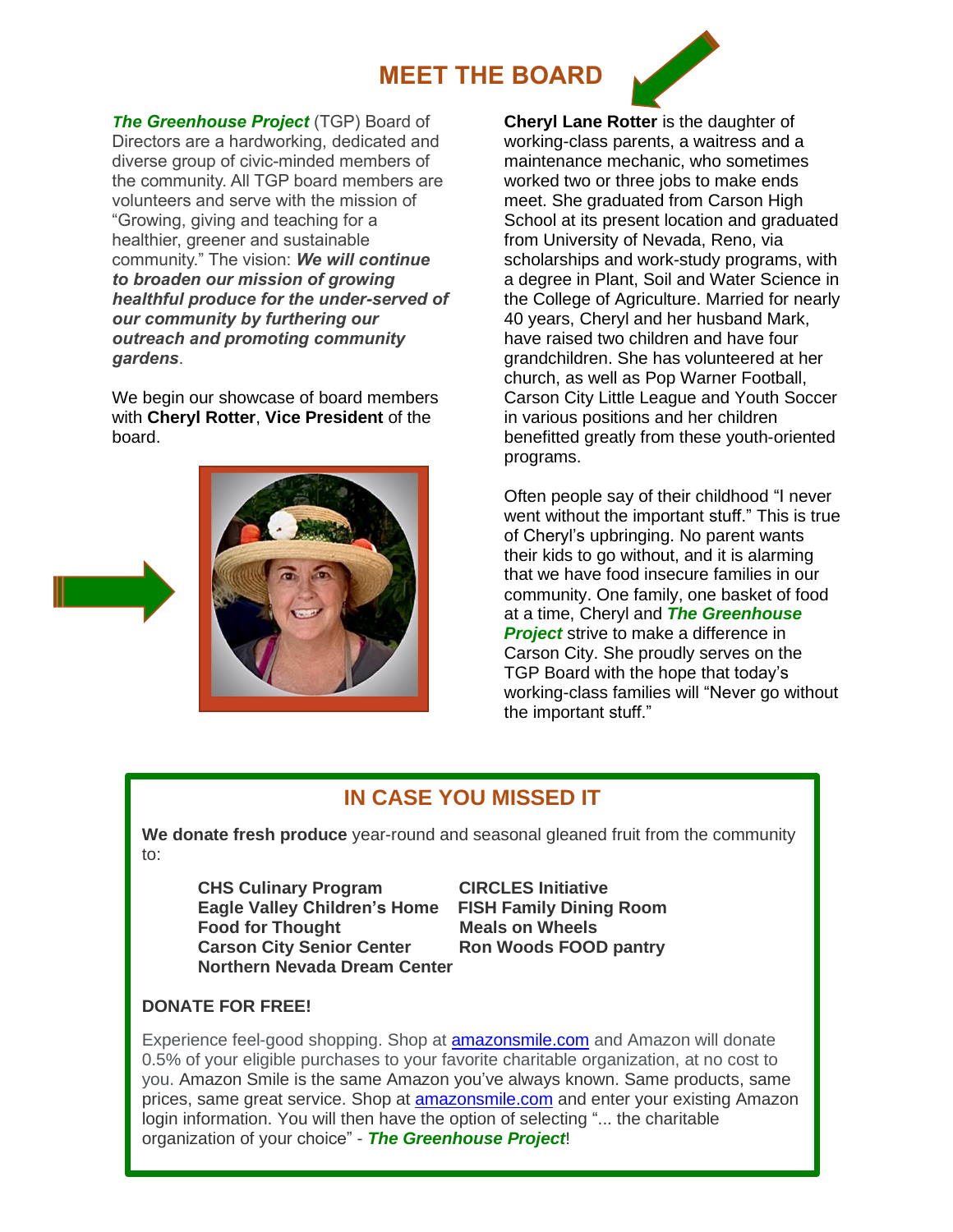#### **THE FUTURE IS COMING UP ROSES** by **Cheryl Rotter TGP Board Vice President**

The future is coming up roses at *The Greenhouse Project* (TGP), or should I say coming up petunias, tomatoes and greens!! If we have learned anything from the 2020 pandemic year, it is that nothing is a sure thing. TGP has been dreaming of replacement fundraising avenues after seeing most of our past events being cancelled or revised due to Covid limitations. Thus, we proudly announce a new sustainable fundraising protocol.

We have set a lofty goal of raising one million dollars in funds to be placed into a Sustainability Endowment Fund. This will be invested to fund our current and future day-to-day operational needs in our annual budget. We have also put in place, and encourage, legacy giving. Legacy giving can make a lasting impact and can take several forms, including recurring donations during the donor's lifetime, which can be designated as ongoing in the donor's estate.

If you are interested in establishing a legacy gift, visit our website at **[www.carsoncitygreenhouse.org](http://www.carsoncitygreenhouse.org/)**, where you will find information about setting up your gift. We are a 501(c)(3) nonprofit organization, established in 2010. Be sure to consult your attorney or financial planner for help in setting up legacy giving.

Here's a tease: we are launching a Sustainability Campaign for a "teaching farm" here in Carson City. We have a few permits to secure before this happens, but we are thrilled to share this information with you! This ambitious project will be funded by a targeted giving campaign, which has also been set up on our website, **[www.carsoncitygreenhouse.org](http://www.carsoncitygreenhouse.org/)**.

The website homepage has all the info for electronic giving. For questions on any of these donation opportunities, please contact Jon Ruiter, our Executive Director at **[jon@carsoncitygreenhouse.org](mailto:jon@carsoncitygreenhouse.org)**

FUN FACT

The Greenhouse Project has<br>achieved the GuideStar subset has **The Greenhouse Project has<br>achieved the GuideStar Silver<br>Seal of Transparency as a Silver<br>01(c)(3) nonne arency as a** Seal of Transparency as a<br>Seal of Transparency as a<br>1(c)(3) nonprofit organis Seal of Transparency as a<br>501(c)(3) nonprofit organization

**QUICK TIP** *Clean up any weeds before they develop significant roots or go to seed. Weed now to reduce work later!*